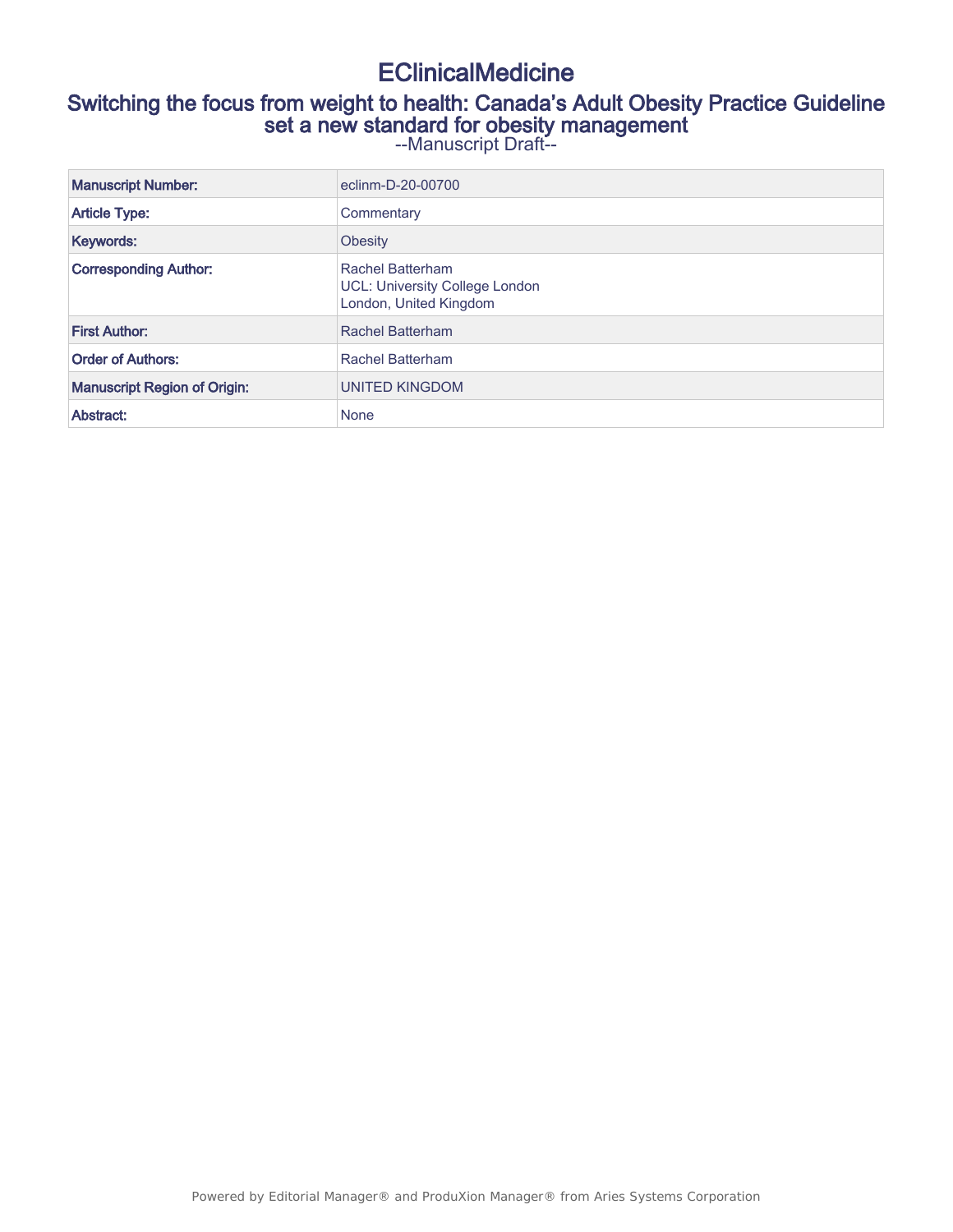#### **Switching the focus from weight to health: Canada's Adult Obesity Practice Guideline set a new standard for obesity management**

Rachel L Batterham MBBS, PhD<sup>1-3</sup>

<sup>1</sup> UCL Centre for Obesity Research, Division of Medicine, Rayne Building, University College London, 5 University Street, WC1E 6JF, London, UK

<sup>2</sup> Bariatric Centre for Weight Management and Metabolic Surgery, University College London Hospital (UCLH) Bariatric Centre for Weight Management and Metabolic Surgery, UCLH, London, UK

<sup>3</sup> National Institute of Health Research, UCLH Biomedical Research Centre, London, UK

Email: [r.batterham@ucl.ac.uk](mailto:r.batterham@ucl.ac.uk)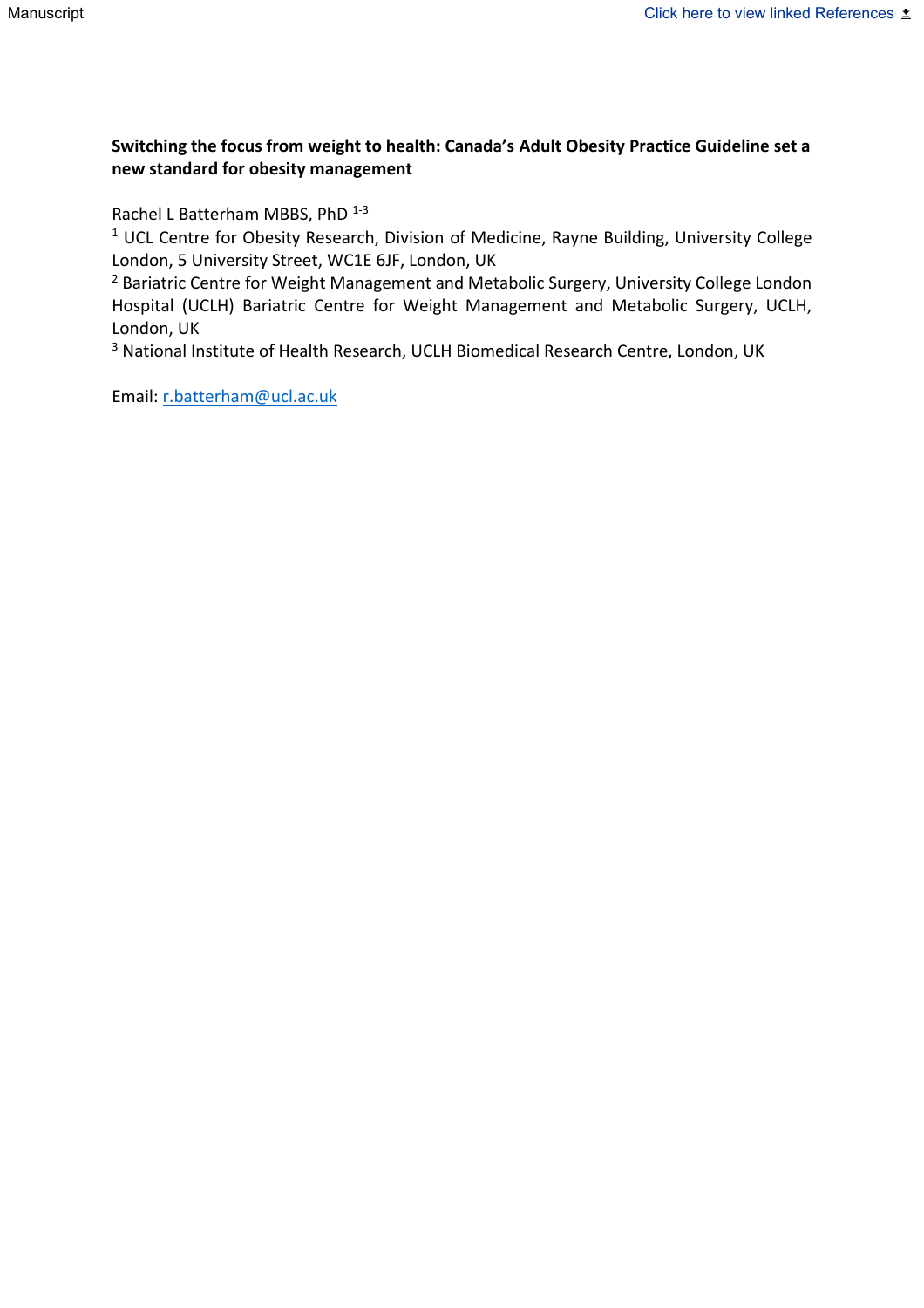For the majority of human existence, food supply has been scarce; stored energy, in the form of adipose tissue, was therefore vital for survival. Consequently, multiple powerful biological mechanisms developed to drive eating when food was available. These once life-preserving mechanisms are now key contributors to the global obesity epidemic.

Adipose tissue is more than an energy reservoir; it is a complex metabolic organ secreting a myriad of adipocytokines with diverse roles, including regulating body weight, immune function and inflammation<sup>1</sup>. Excess or dysfunctional adipose tissue is associated with many health conditions that lead to reduced quality of life and premature death*.* The World Health Organization define obesity as the excess accumulation of body fat that may adversely impact upon health<sup>2</sup> and in light of the association between BMI and obesity-related diseases at a population level recommend body mass index (BMI: weight/height<sup>2</sup>) is used to define overweight and obesity (BMI  $\geq 25$ kg/m<sup>2</sup> and >30kg/m<sup>2</sup> respectively). The over-arching approach for managing people with obesity has been focused on 'eat less and exercise more'. However, this approach has clearly been unsuccessful. The global prevalence of obesity continues to rise, nearly tripling between 1975 and 2016, with more than 2 billion people affected by overweight or obesity causing an estimated 2.8 million deaths per year<sup>2</sup>.

Scientific advances over the last 20 years have markedly improved our understanding of the complexities of body weight regulation, resulting in the development of novel drugs and bariatric surgical procedures that target the body's own appetite regulating mechanisms<sup>3</sup>. Obesity results from a complex interplay of multiple genetic, metabolic, behavioural, socioeconomic and environmental factors that vary from person-to-person. Importantly, we know that weight loss triggers powerful compensatory biology mechanisms that drive weight regain and underlie the difficulties that people face in maintaining weight loss<sup>4</sup>. The scientific evidence is unequivocal that obesity is not a personal choice, which can be reversed easily by eating less and exercising more. Misconceptions that body weight is entirely under volitional control drive weight discrimination and stigma that cause morbidity and mortality, independent of BMI<sup>5</sup>. Several professional organisations (World Obesity Federation, European Association for the Study of Obesity, Canadian Medical Association, American Medical Association, Israel Medical Association and The Royal College of Physicians') and governments (Portugal, Netherlands, Italy and Germany) recognise obesity as a disease However, research shows that individuals can experience good health at different BMI levels, thus defining obesity based on BMI alone may under- or over-diagnose individuals with obesity<sup>6</sup>. Until now, these scientific and medical advances have not been translated into clinical practice.

The Canadian Adult Obesity Clinical Practice Guideline (CPG*),* was developed over three and a half years by individuals with lived experience of obesity, primary healthcare professionals, obesity experts and researchers. It provides the most extensive review of published evidence regarding obesity management to date and represents a step change in obesity care<sup>7</sup>. The guideline re-defines obesity as a prevalent, complex, progressive and relapsing chronic disease, characterised by abnormal or excessive body fat (adiposity) that *impairs health*. Importantly, this definition switches the focus from a person's BMI to how their weight impacts upon their health, changing the outcome focus from weight loss to patient-centered health outcomes. The CPG still recommends that BMI and waist circumference are used to screen for obesity but in conjunction with assessment of the impact of excess adiposity upon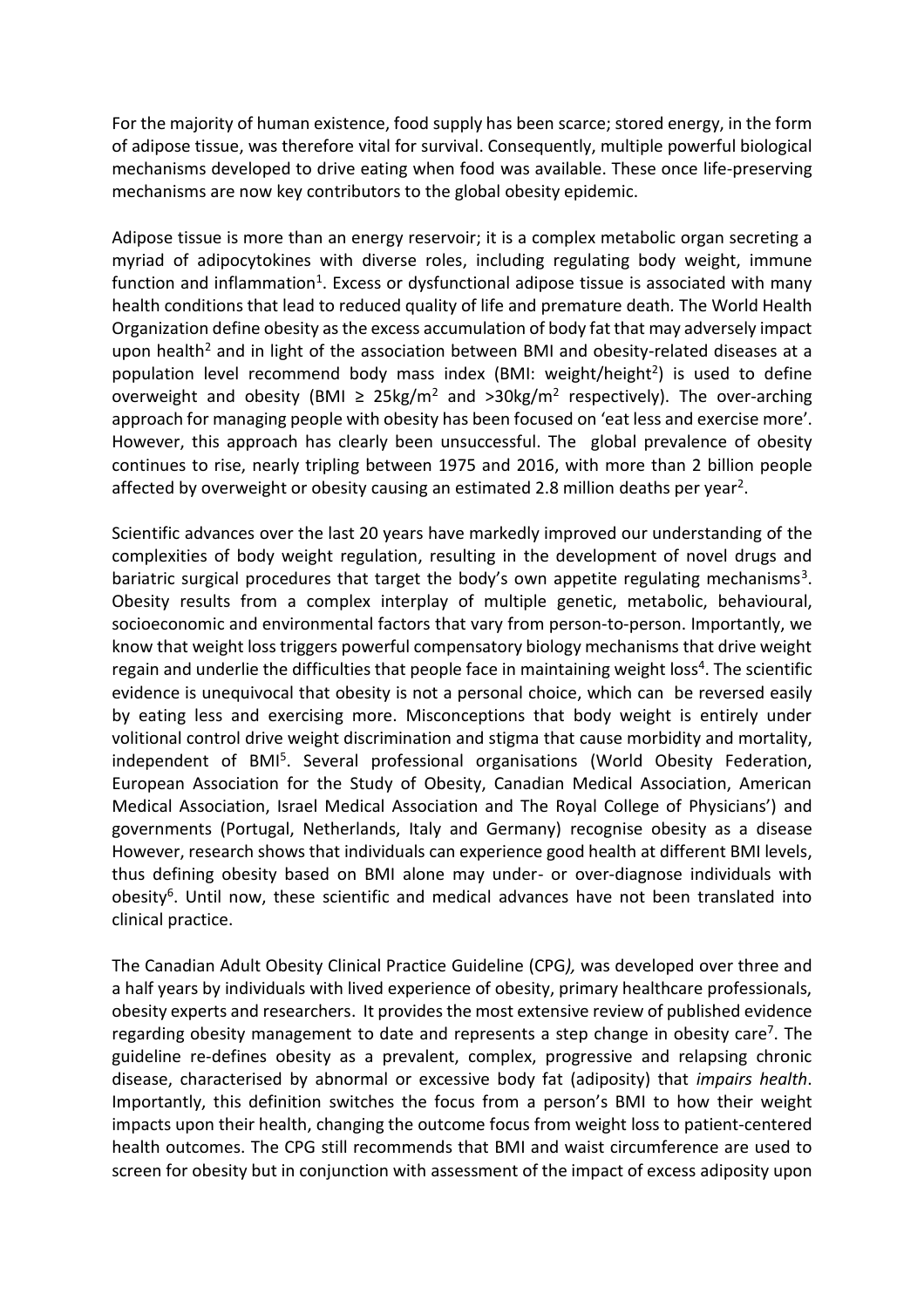physical and psychological health. For example, the Edmonton Obesity Staging System (EOSS) a 5-stage system of obesity classification based upon metabolic, physical and psychological parameters which is a better predictor of all-cause mortality than BMI or waist circumference alone and is to guide clinical decision-making<sup>8</sup>. Importantly, the CPG emphasizes that healthcare professionals need to move beyond the simplistic approach of 'eat less, move more' and acknowledge that obesity is a chronic complex disease requiring lifelong support.

The CPG provides an evidenced-based road map for managing people living with obesity (19 in-depth chapters published in full on https://obesitycanada.ca/guidelines/chapters/) together with 80 key recommendations<sup>7</sup>. Empirical studies over a 40-year period have evidenced that people living with obesity experience weight discrimination and stigma from healthcare professionals, which negatively impacts their health. The importance of eliminating weight bias in obesity management, practice and policy cannot be over emphasized and is the focus of the first chapter.

The CPG offers key practical advice regarding assessing and managing people living with obesity with empathy and compassion, including asking a person's permission before discussing their weight and using appropriate person-first language. It highlights the importance of identifying the root causes of each individual's weight gain, identifying their potential barriers to weight management and, in collaboration, agreeing realistic health goals that matter to them and a treatment plan. Importantly, the guideline states that people living with obesity should have access to evidence-informed interventions, including medical nutrition therapy, physical activity interventions, pharmacotherapy and surgery and includes dedicated chapters on each of these. The CPG includes a chapter on supporting healthy weight gain in pregnancy and a chapter on emerging technologies and virtual medicine in obesity management, the latter now being more pertinent given the challenges of the COVID-19 pandemic.

The CPG brings the approach to assessing and managing people living with obesity in-line with scientific and medical knowledge, by switching the focus from weight to health and recognising that obesity is a complex chronic disease that requires lifelong support. The CPG represents a turning point not only for obesity care in Canada but provides a blue-print for improving the health of people living with obesity globally.

**Contributors** RLB authored the manuscript

#### **Declaration of Competing Interests**

RLB has received personal consultancy fees from Novo Nordisk, ViiV, Pfizer and Boehringer-Ingelheim, outside this work.